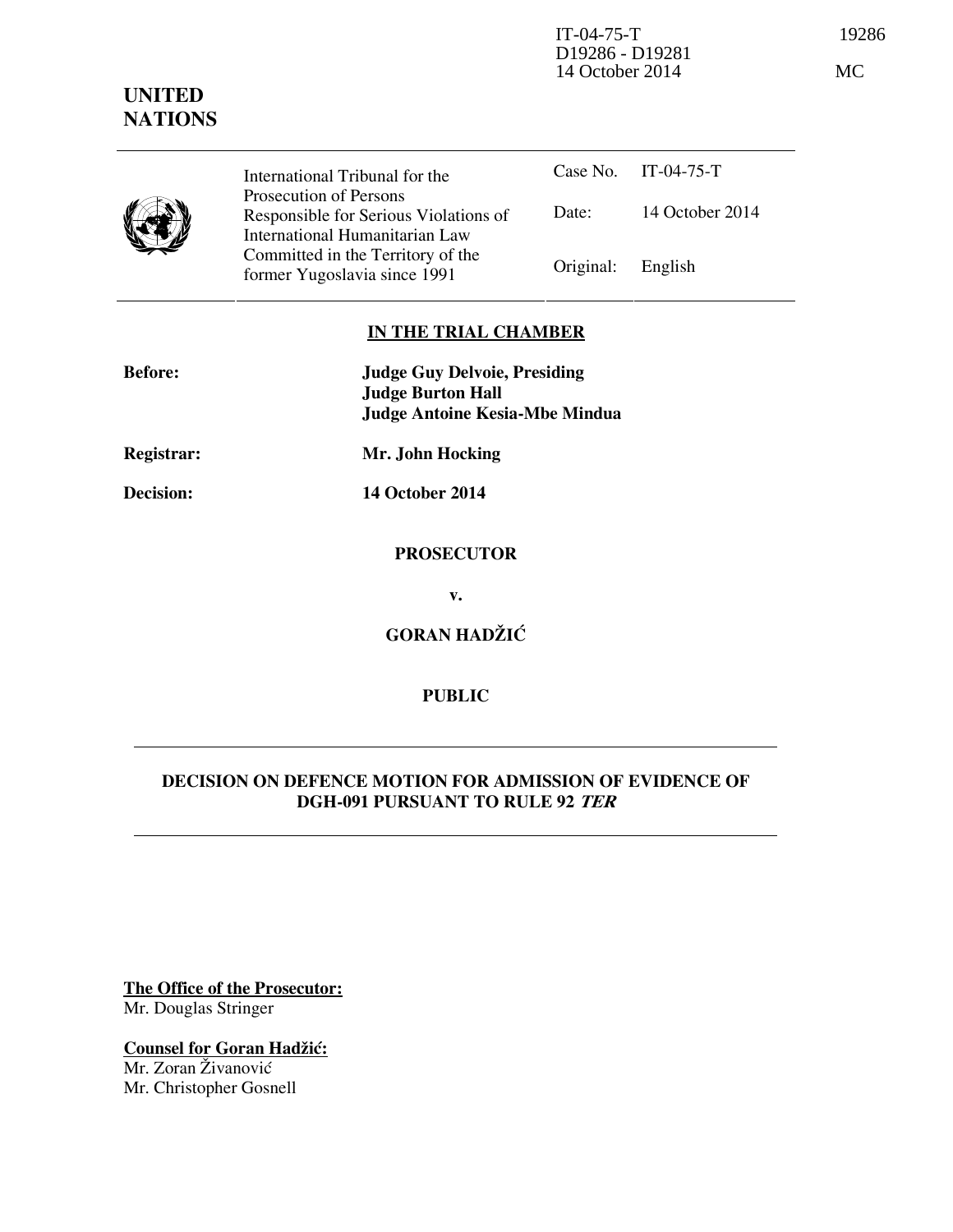1. **THIS TRIAL CHAMBER** of the International Tribunal for the Prosecution of Persons Responsible for Serious Violations of International Humanitarian Law Committed in the Territory of the former Yugoslavia since 1991 ("Tribunal") is seised of the "Defence Motion for Admission of Evidence of Ljubomir Novakovi} (DGH-091) Pursuant to Rule 92 *ter*", filed on 12 August 2014 ("Motion"). The "Prosecution Response to Motion for Admission of Evidence of Ljubomir Novaković (DGH-091) Pursuant to Rule 92 *ter*" was filed on 26 August 2014 ("Response"). The Defence filed its "Reply to Prosecution Response to Motion for Admission of Evidence of Ljubomir Novaković (DGH-091) Pursuant to Rule 92 *ter*" on 2 September 2014 ("Reply").

## **A. Submissions**

2. In the Motion, the Defence requests the admission of the prior testimony of DGH-091 $<sup>1</sup>$  and</sup> four associated exhibits<sup>2</sup> pursuant to Rule 92 *ter* of the Tribunal's Rules of Procedure and Evidence ("Rules") subject to the witness's in court affirmation.<sup>3</sup> The Defence submits that the witness's evidence is relevant and probative.<sup>4</sup> The Defence further submits that the prior testimony contains information relevant to: (a) the requirement for a permit from the military authorities in order to cross the bridge between Ilok and Bačka until the second half of 1991; (b) the witness's involvement in negotiations between the Yugoslav People's Army (JNA) and the Croatian civilian authorities, which led to the surrender of Ilok; (c) the nature of the meeting in Bačka Palanka of 20 November 1991; and (d) the witness's relationship with Slavko Dokmanovic.<sup>5</sup> Additionally, the Defence submits that the admission of DGH-091's written statement will save court time as the witness's testimony could not be adduced within the one hour allocated for his direct examination.<sup>6</sup>

3. The Prosecution responds that it does not object to the admission of the prior testimony of DGH-091, subject to compliance with the conditions contained in Rule 92 *ter* of the Rules when DGH-091 is present in court. In relation to the associated exhibits, the Prosecution objects to the admission of Rule 65 *ter* number 1D03174 due to the fact that only a surrogate sheet is available on eCourt.<sup>7</sup> The Prosecution submits that should the evidence of DGH-091 be admitted pursuant to Rule 92 *ter* of the Rules, then two additional associated documents should also be admitted, namely the handwritten notes of an Office of the Prosecutor (OTP) investigator following his interview

 $\overline{\phantom{a}}$ 

<sup>1</sup> Rule 65 *ter* number 1D02465.

<sup>2</sup> Rule 65 *ter* numbers 1D02462, 1D02463, 1D02464, and 1D03174.

<sup>&</sup>lt;sup>3</sup> Motion, paras 1, 8.

<sup>4</sup> Motion, paras 5-6.

<sup>&</sup>lt;sup>5</sup> Motion, para. 5.

<sup>&</sup>lt;sup>6</sup> Motion, para. 7.

<sup>7</sup> Response, para. 1.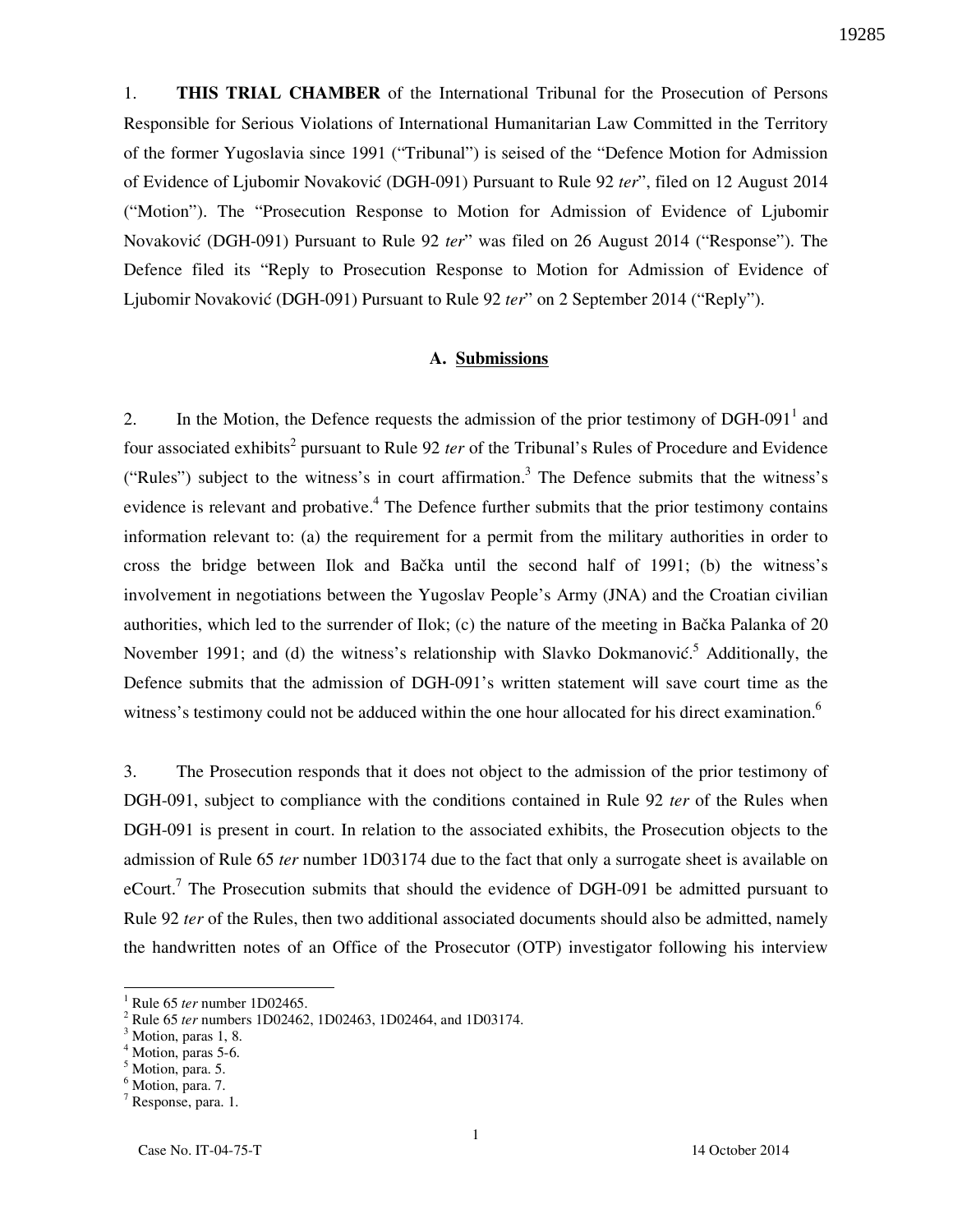with DGH-091, Rule 65 *ter* number 06569, and the corresponding typed report, Rule 65 *ter* number 06570. The Prosecution further submits that these associated documents were referred to in DGH-091's prior testimony and will therefore assist the Trial Chamber in analysing the witness's evidence.<sup>8</sup>

4. The Defence seeks leave to reply and submits that the Prosecution's request for the inclusion of two additional associated documents in DGH-091's 92 *ter* package is procedurally improper.<sup>9</sup> The Defence argues that it has no obligation to tender all documents that may have been used during the course of DGH-091's prior testimony. The Defence further argues that the documents can be tendered by the Prosecution during cross-examination.<sup>10</sup> The Defence submits that it has good reasons for not tendering the requested documents as they were neither adopted nor accepted by DGH-091.<sup>11</sup> The Defence argues that, in respect of Rule 65 *ter* number 6569, the handwritten notes are illegible and contain many portions that are crossed-out. In respect of Rule 65 *ter* number 6570, the Defence argues that it "similarly bears many redactions" and appears to be an unsigned draft. The Defence asserts that the Trial Chamber in the *Dokmanović* case was so concerned about the reliability of these documents that "it indicated that it would not have allowed them to be used at all had not the Prosecution promised to subsequently produce Mr. Curtis [the OTP investigator] as a rebuttal witness."<sup>12</sup> In relation to Rule 65 *ter* number 1D03174, the Defence asserts that it has only received disclosure of the surrogate sheet.<sup>13</sup>

#### **B. Applicable Law**

#### 5. Rule 92 *ter* of the Rules provides:

(A) A Trial Chamber may admit, in whole or in part, the evidence of a witness in the form of a written statement or transcript of evidence given by a witness in proceedings before the Tribunal, under the following conditions:

(i) the witness is present in court;

(ii) the witness is available for cross-examination and any questioning by the Judges; and

(iii) the witness attests that the written statement or transcript accurately reflects that witness' declaration and what the witness would say if examined.

 $\overline{\phantom{a}}$ 

<sup>&</sup>lt;sup>8</sup> Response, para. 2.

<sup>&</sup>lt;sup>9</sup> Reply, paras 1-3.

 $^{10}$  Reply, para. 3.

<sup>11</sup> Reply, para. 4, *referring to* Rule 65 *ter* number 1D02465, T. 2469-2470.

<sup>12</sup> Reply, para. 4, *referring to* Rule 65 *ter* number 1D02465, T. 2468-2469.

<sup>&</sup>lt;sup>13</sup> Reply, para. 5.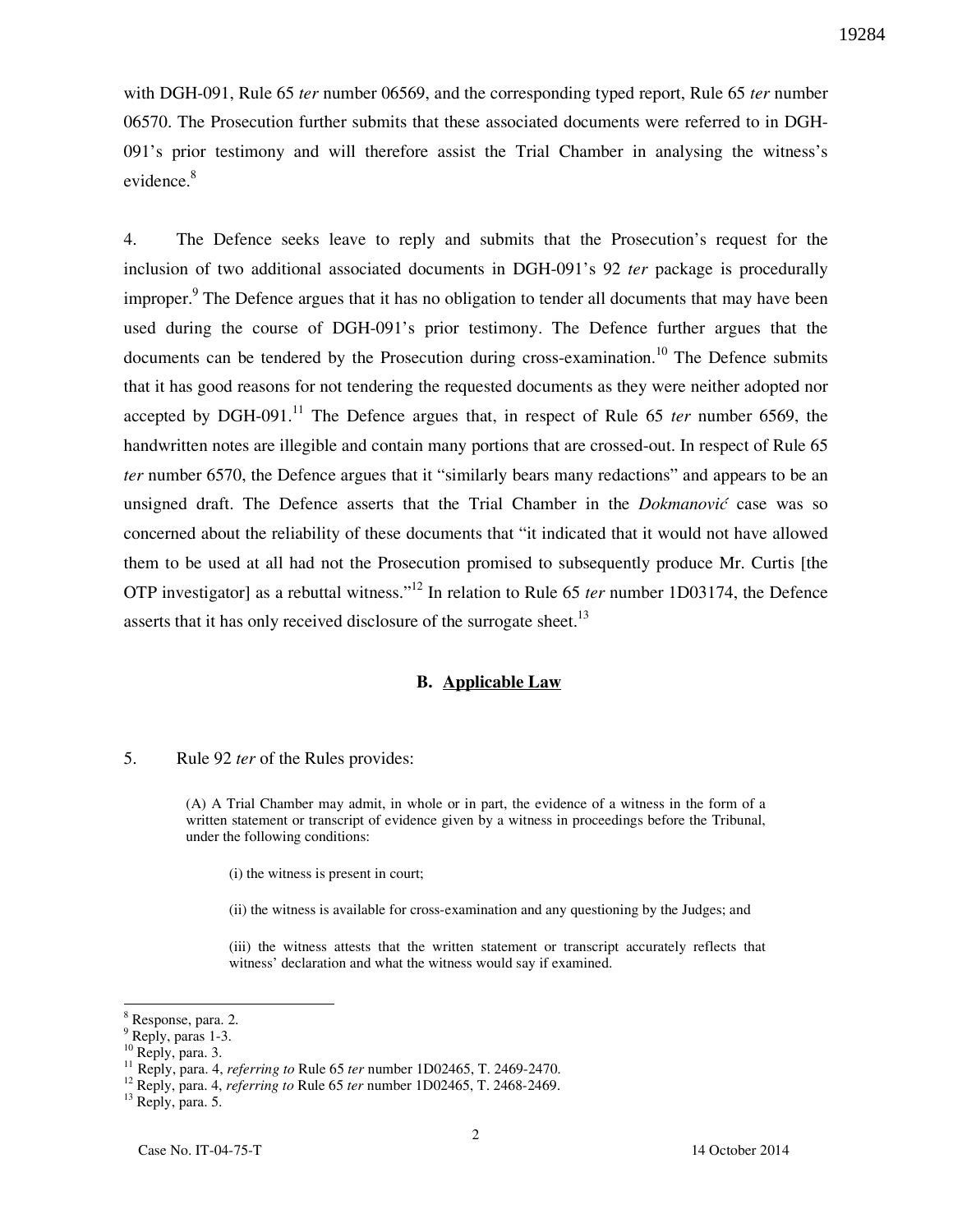(B) Evidence admitted under paragraph (A) may include evidence that goes to proof of the acts and conduct of the accused as charged in the indictment.

6. The main objective of Rule 92 *ter* of the Rules is to ensure an effective and expeditious trial in accordance with the rights of the accused.<sup>14</sup> The jurisprudence of the Tribunal has also applied the Rule as permitting, by necessary inference, the admission of exhibits where they accompany written statements or transcripts and form an "inseparable and indispensable" part of the written evidence.<sup>15</sup> In order to satisfy this requirement, the document must be one without which the witness's testimony would become incomprehensible or of lesser probative value.<sup>16</sup> Moreover, the evidence sought to be admitted, whether a written statement or a transcript of oral testimony, must fulfil the general requirements of admissibility of Rule 89(C) of the Rules—the proposed evidence must be relevant and have probative value.<sup>17</sup>

### **C. Discussion**

7. DGH-091's proposed evidence, in the form of his prior testimony in the *Dokmanović* case, contains information about, *inter alia*, (a) the issuance of permits on either side of the Ilok bridge during the second half of 1991 by military authorities; (b) the referendum in Ilok and the movement of people out of Ilok thereafter; (c) the witness's relationship with, and perceptions of, Slavko Dokmanović; and (d) the nature and purpose of the meeting on 20 November 1991 in Bačka Palanka.

8. The tendered associated exhibits, Rule 65 *ter* numbers 1D02462, 1D02463, 1D02464, and 1D03174, are discussed in DGH-091's prior testimony and form an inseparable and indispensable part of the evidence. The Trial Chamber notes that Rule 65 *ter* number 1D03174 is a hunting suit in the Registry's possession and therefore only the surrogate sheet currently appears in eCourt. The Trial Chamber will order the Defence to obtain a photograph of the hunting suit from the Registry and to upload the photograph to eCourt.

l

<sup>&</sup>lt;sup>14</sup> Prosecutor v. Prlić et al., Case No. IT-04-74-T, Decision on the Application of Rule 92 *ter* of the Rules, 3 July 2007, p. 2; *Prosecutor v. Popović et al.*, Case No. IT-05-88-T, Decision on Motion to Convert *Viva Voce* Witnesses to Rule 92 *ter* Witnesses, 31 May 2007, p. 2.

<sup>&</sup>lt;sup>15</sup> Prosecutor v. Đorđević, Case No. IT-05-87/1-T, Decision on Vlastimir Đorđević's Motions for Admission of Evidence Pursuant to ICTY Rule 92ter, 22 January 2010 ("*Đorđević* Decision"), para. 7; Prosecutor v. Lukić and Lukić, Case No. IT-98-32/1-T, Decision on Confidential Prosecution Motion for the Admission of Prior Testimony with Associated Exhibits and Written Statements of Witnesses Pursuant to Rule 92 ter, 9 July 2008 ("Lukić and Lukić Decision"), para. 15; *Prosecutor v. Stanišić and Simatović*, Case No. IT-03-69-T, Decision on Prosecution's Motion for the Admission of Written Evidence of Witness Slobodan Lazarević Pursuant to Rule 92 ter with Confidential Annex, 16 May 2008 ("Stanišić and Simatović Decision"), para. 19.

<sup>-</sup> *ðorđevi} Decision*, para. 7*; Luki} and Luki} Decision*, para. 15*; Stani{i} and Simatovi} Decision*, para. 19.

<sup>&</sup>lt;sup>17</sup> *Đorđević* Decision, para. 5; *Lukić and Lukić* Decision, paras 15-16.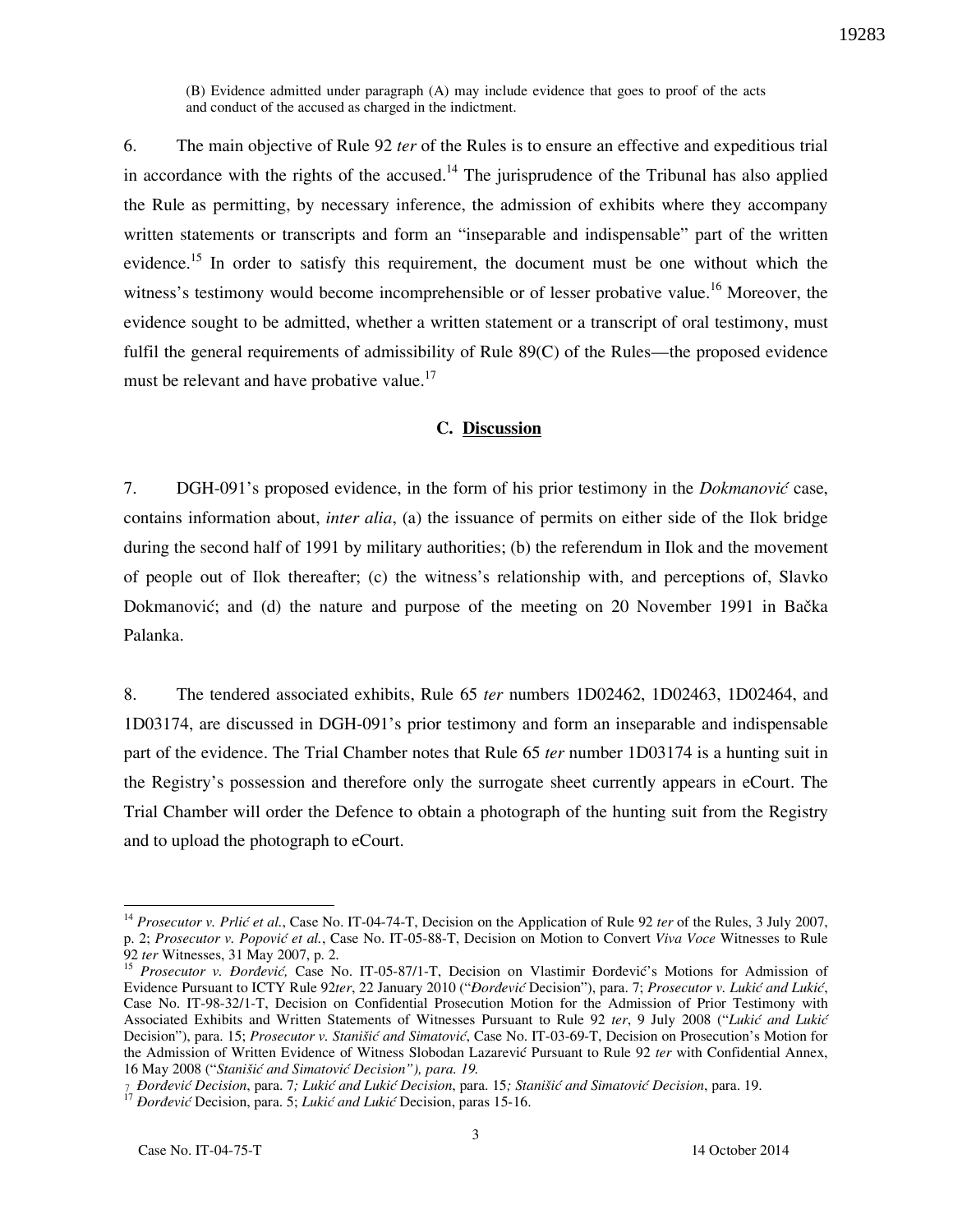9. Regarding the Prosecution's request that Rule 65 *ter* numbers 06569 and 06570 be included in DGH-091's 92 *ter* package, the Trial Chamber considers that these are not documents without which the witness's testimony would become incomprehensible or of lesser probative value. The documents are OTP investigator notes that were not shown to DGH-091 while testifying in the *Dokmanović* case and ultimately were not admitted through him. Should the Prosecution wish to tender these documents, it should do so during DGH-091's cross-examination.

10. The Trial Chamber considers that the prior testimony of DGH-091, Rule 65 *ter* number 1D02465, and the tendered associated exhibits, Rule 65 *ter* numbers 1D02462, 1D02463, 1D02464, and 1D03174, are appropriate for admission in written form and finds that the tendered evidence is relevant, has probative value, and is appropriate for admission pursuant to Rules 89(C) and 92 *ter* of the Rules.

### **D. Disposition**

11. Accordingly, the Trial Chamber, pursuant to Rules 54, 89(C), 92 *ter*, and 126 *bis* of the Rules, hereby:

- (a) **GRANTS** the Defence leave to file the Reply;
- (b) **DECIDES** that the prior testimony of DGH-091, Rule 65 *ter* number 1D02465, and the tendered associated exhibits, Rule 65 *ter* numbers 1D02462, 1D02463, 1D02464, and 1D03174, are appropriate for admission into evidence;
- (c) **INFORMS** the parties that the Trial Chamber will make a final decision on whether to admit the evidence of DGH-091, if the conditions set forth in Rule 92 *ter* of the Rules have been fulfilled, when the witness gives evidence in these proceedings;
- (d) **ORDERS** the Defence to obtain a photograph of Rule 65 *ter* number 1D03174 from the Registry and upload it on eCourt before DGH-091 testifies in the present proceedings; and